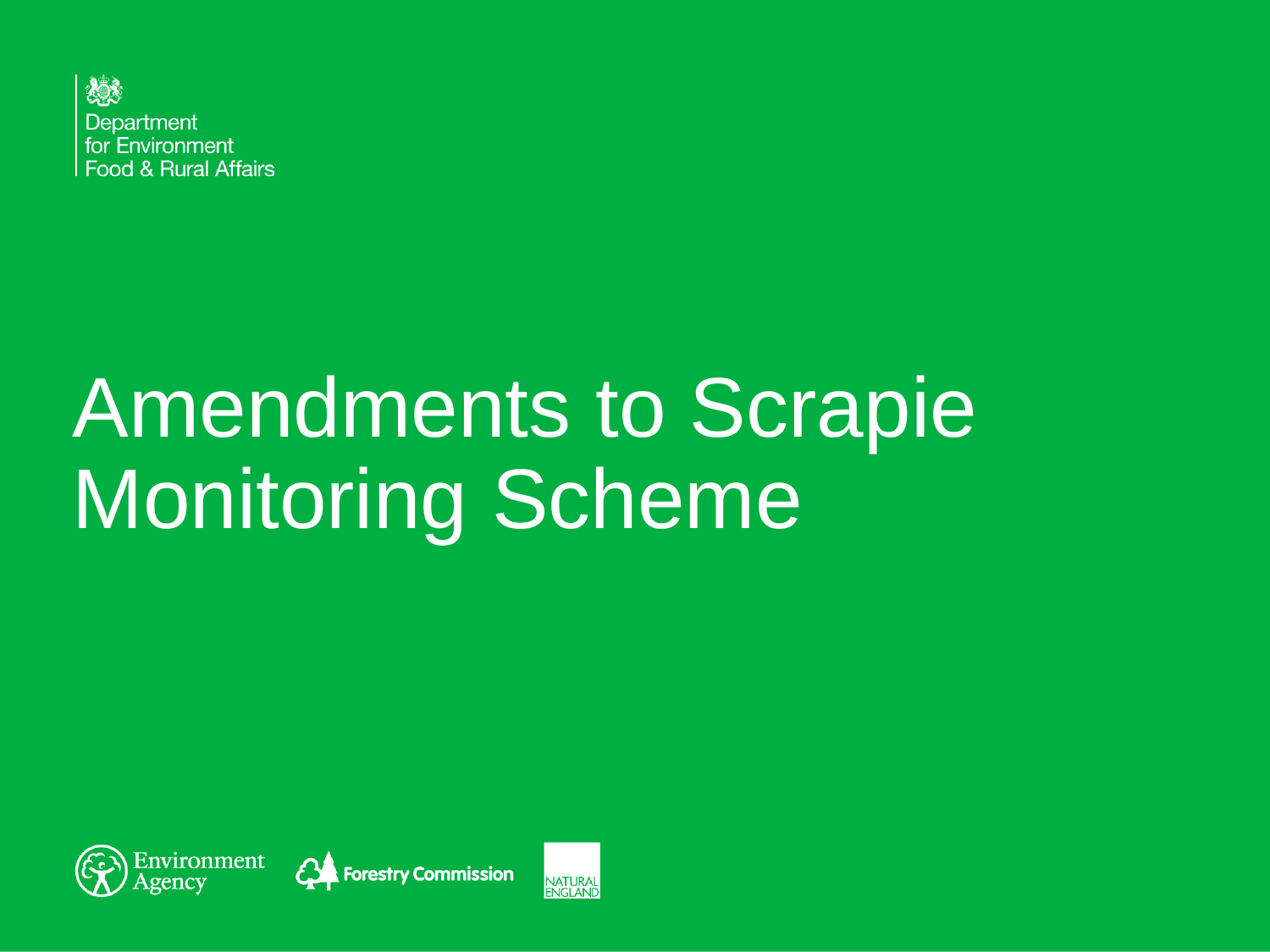

## **Questions**

Please add your questions in writing in the meeting chat when we reach the Q&A portion of the call.

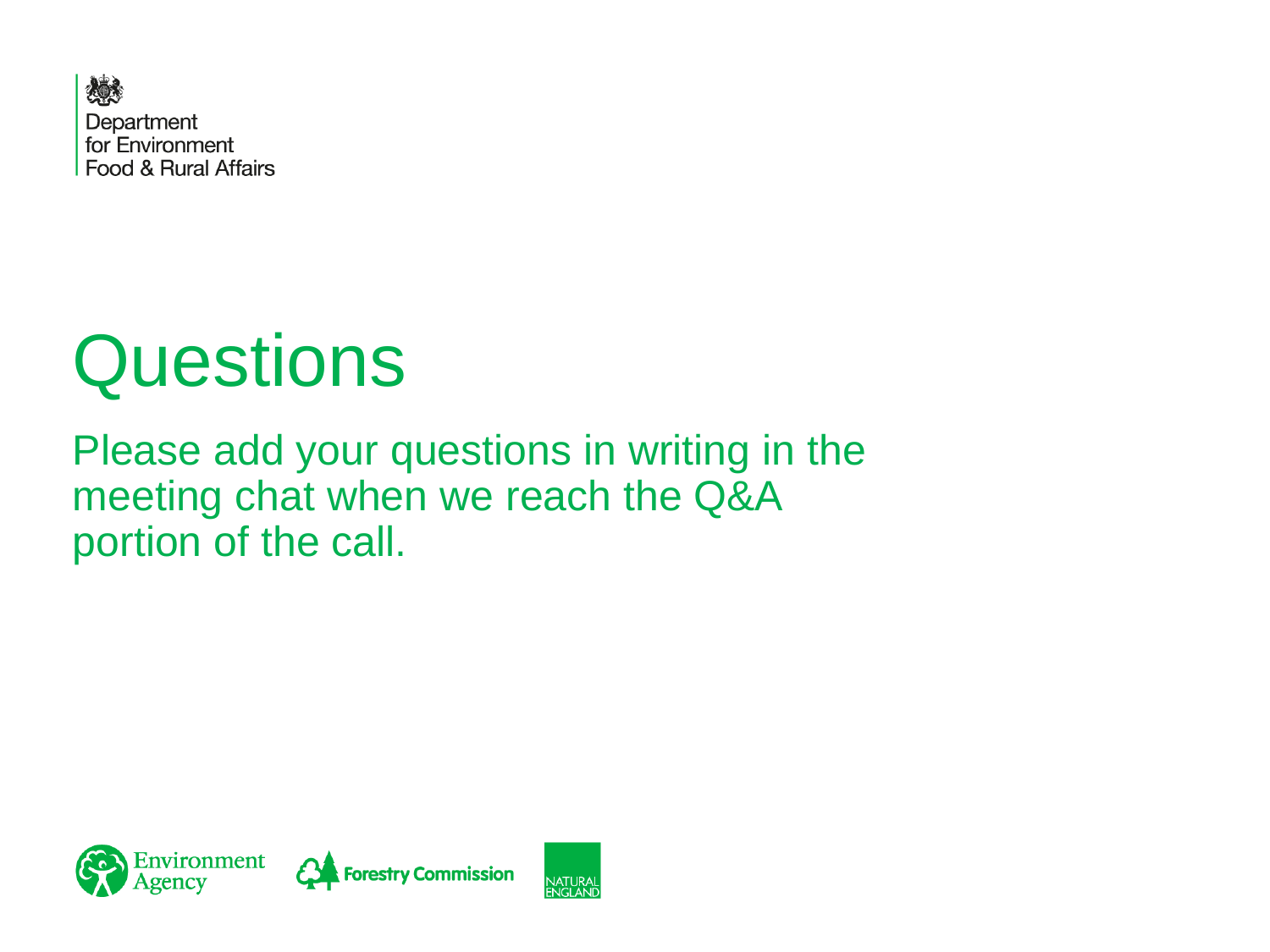

## Key changes

➢ EU committee SCopAFF voted for amendment to scrapie requirements for movements of sheep and goats from GB to NI.

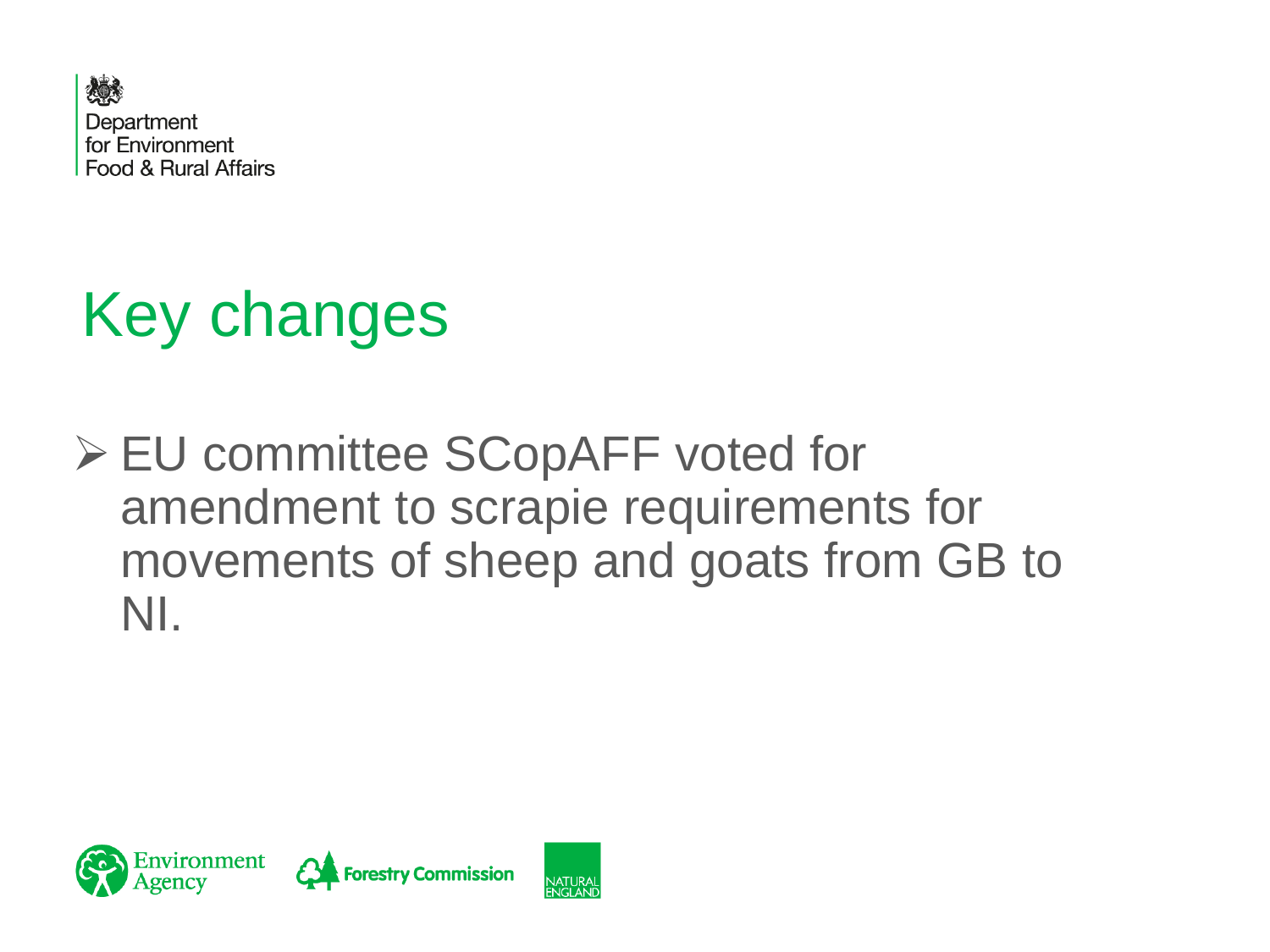## What this means

➢You can move breeding and production sheep from GB to NI if:

- o You have applied for qualified status under the Scrapie Monitoring Scheme (SMS) before 1 January 2022
- o Actively engaged with the SMS and meet other requirements for export to NI and in the relevant EHC e.g. B. ovis for entire males and MV accreditation or pre-export testing)
- o If you have full SMS status already

o If you have ARR/ARR Genotype exemption.

➢[Further information on requirements of SMS](https://www.sruc.ac.uk/media/krvgdwfq/sms-rules-conditions.pdf) sms-rules-conditions.pdf (sruc.ac.uk)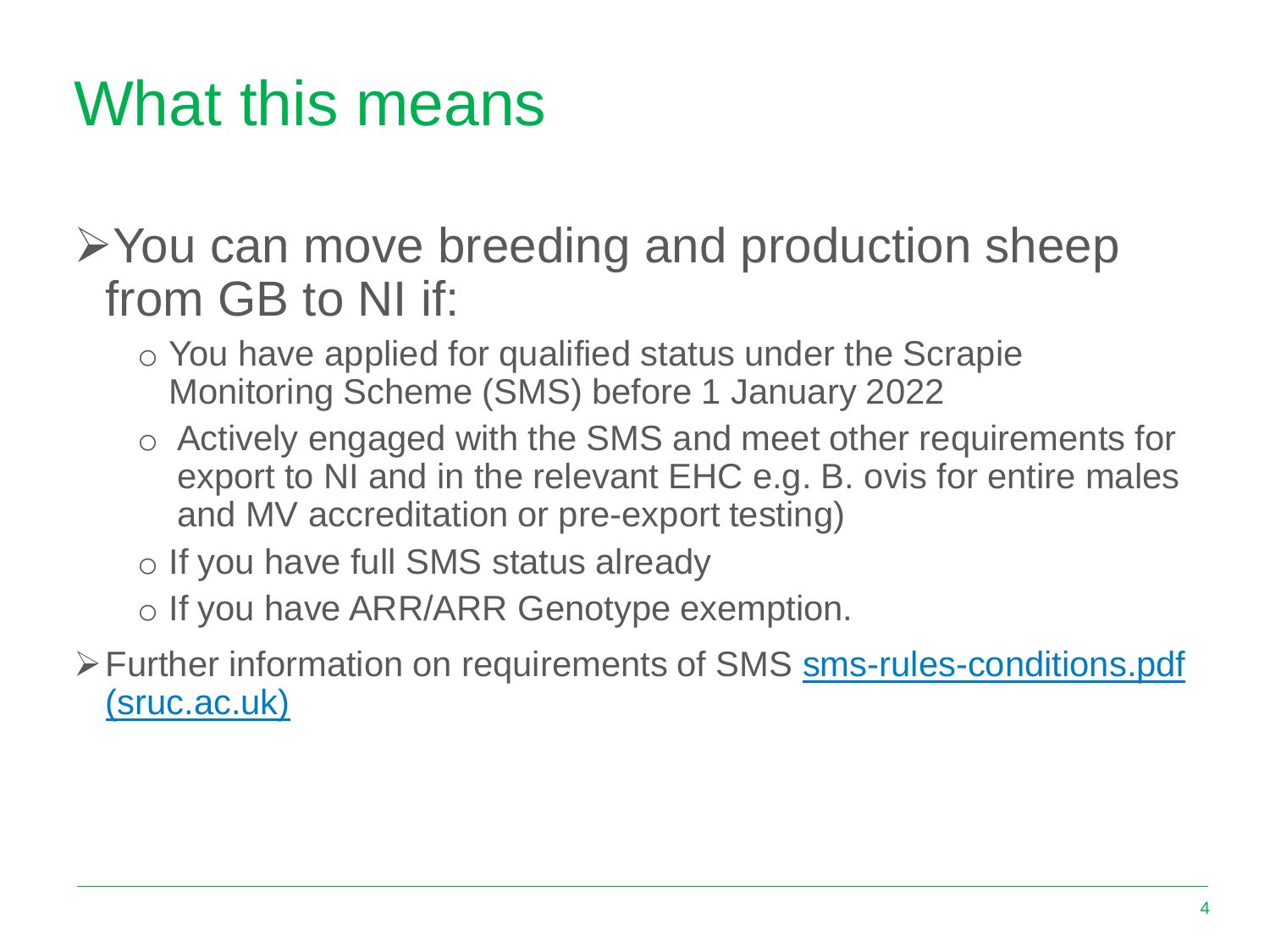

- Costs related to scrapie testing and certification have been covered by MAS since 1st July
- At the same time costs related to SMS were ruled out as coming into scope of MAS due to the benefits being wider than GB-NI trade
- Costs related to SQS are under review as to whether they can be covered by MAS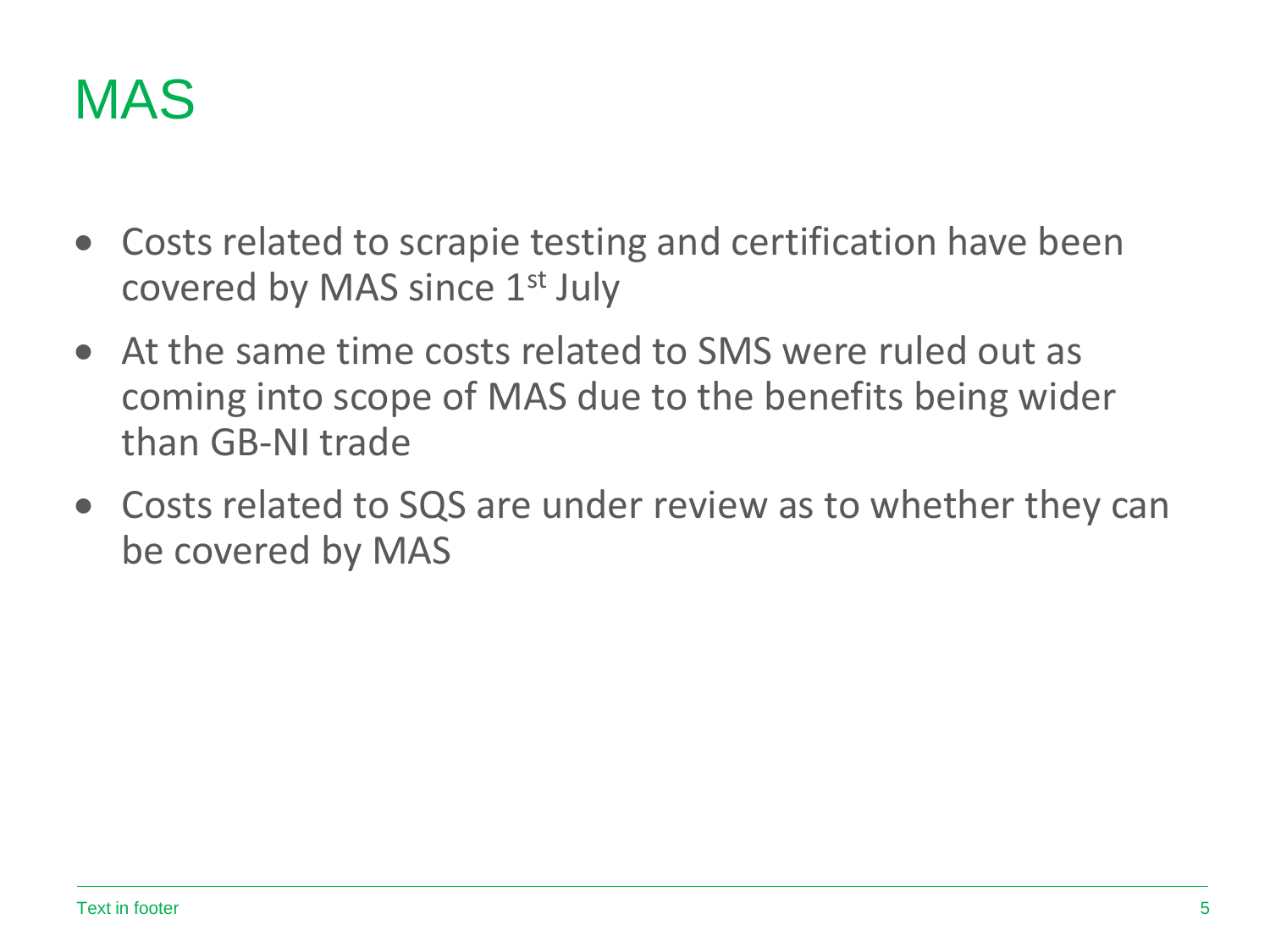#### **Scrapie**

Scrapie is an infectious wasting disease affecting the nervous system of adult sheep

It has been a notifiable disease in the UK since 1993 and is one of the TSEs.

The causal agent is resistant to normal disinfection procedures and the disease has a long incubation period.

There is no cure, no vaccine, the condition is fatal

Genetic resistance/susceptibility but it is an infectious disease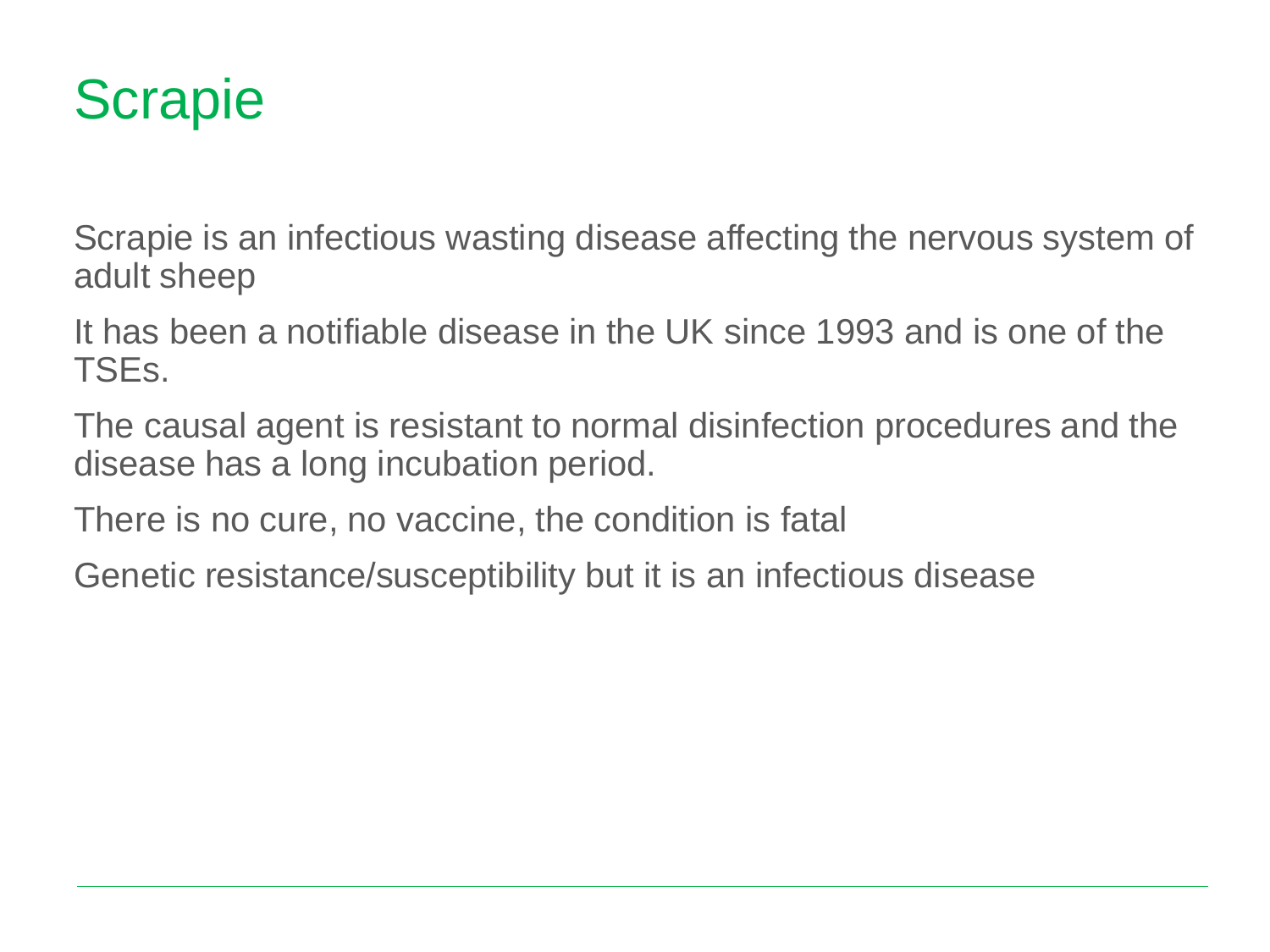## Scrapie Monitoring Scheme

Meets requirements for importing sheep/goats into EU countries Currently also applies to movements from GB to Northern Ireland Allows movement of non-ARR/ARR animals

- Annual flock inspection by OV
- Biosecurity rules
- Brains from all adult fallen stock should be screened for Transmissible Spongiform Encephalopathies (TSEs)

Controlled Risk status after three years and Negligible Risk status after seven years.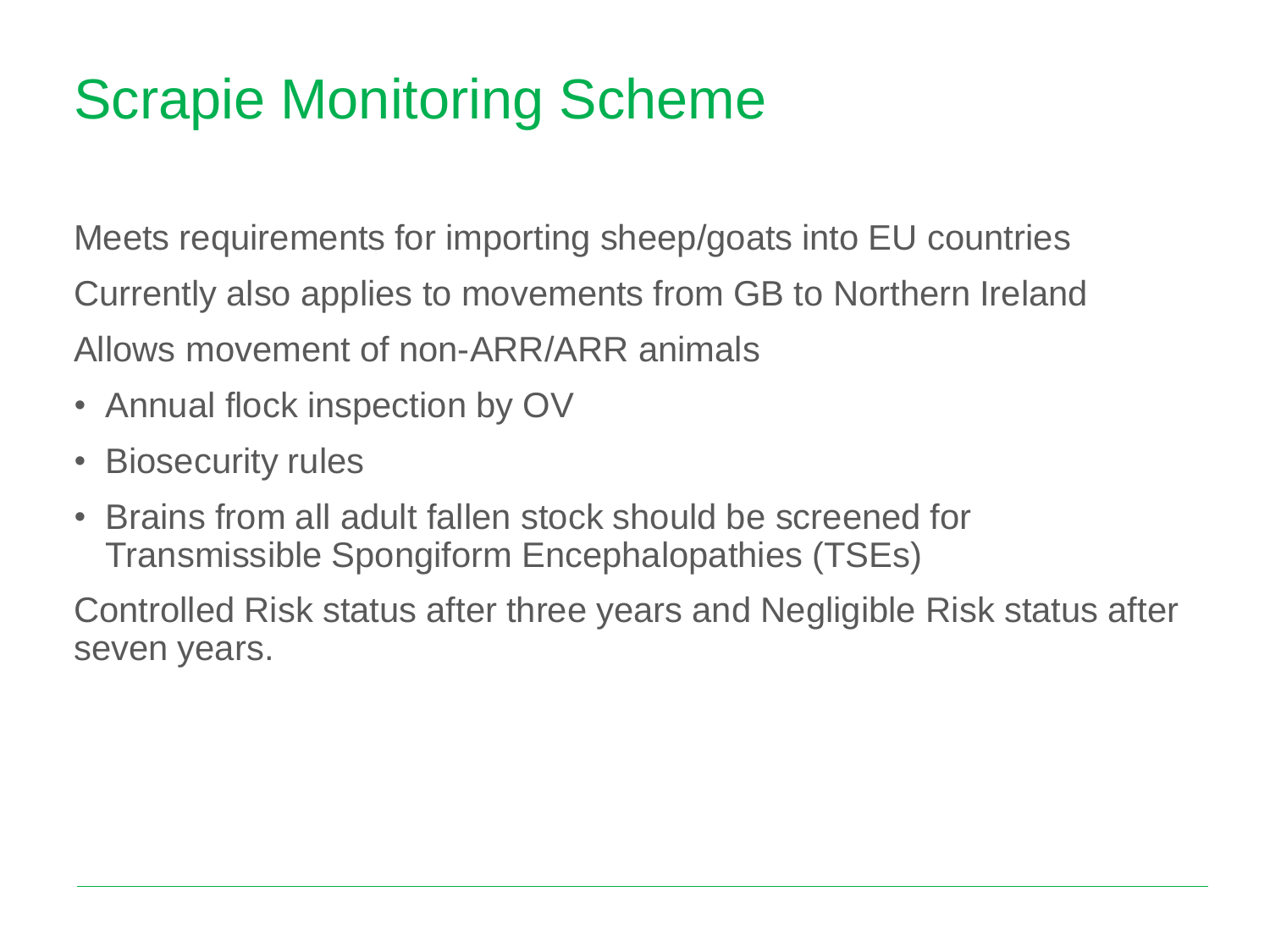## Scrapie Qualifying Status

Scrapie Qualifying status is a new temporary status within the Great Britain Scrapie Monitored Scheme (SMS).

Demonstrates that flocks have joined SMS and are following all the rules – NOT SMS lite

Animals from flocks with Scrapie Qualifying status are eligible for movement to Northern Ireland under a limited derogation within the relevant EU Regulations.

After the three-year period, flocks that have continued to comply with the scheme rules may progress to standard SMS Monitored (Controlled Risk) status.

Details on SRUC website – Scrapie Monitoring for export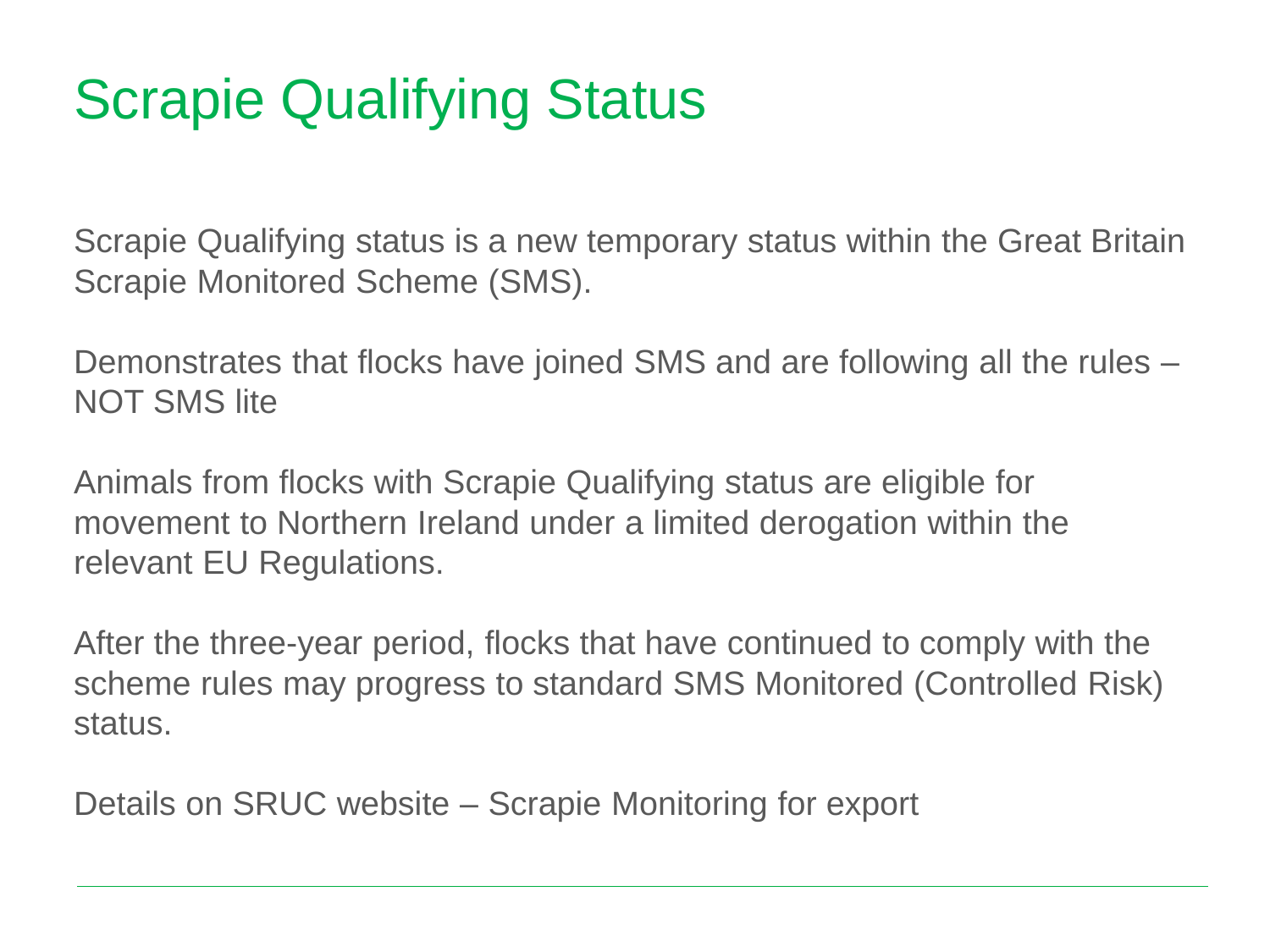#### **Biosecurity**

Farm boundaries must be adequate to prevent flocks and herds from straying onto or off the monitored holdings and to prevent nose to nose contact between animals on other holdings.

**Scrapie Monitored** - Monitored flocks and herds must not be kept on the parts of holding(s) previously occupied by Non-monitored animals for **three years (for a Controlled Risk flock or herd) or seven years (for a Negligible Risk flock or herd)** from when the Non-monitored animals were removed.

**Scrapie Qualifying -** Qualifying flocks and herds must not be kept on the parts of holding(s) previously occupied by non-SM or SQ animals **since the start of the qualifying period**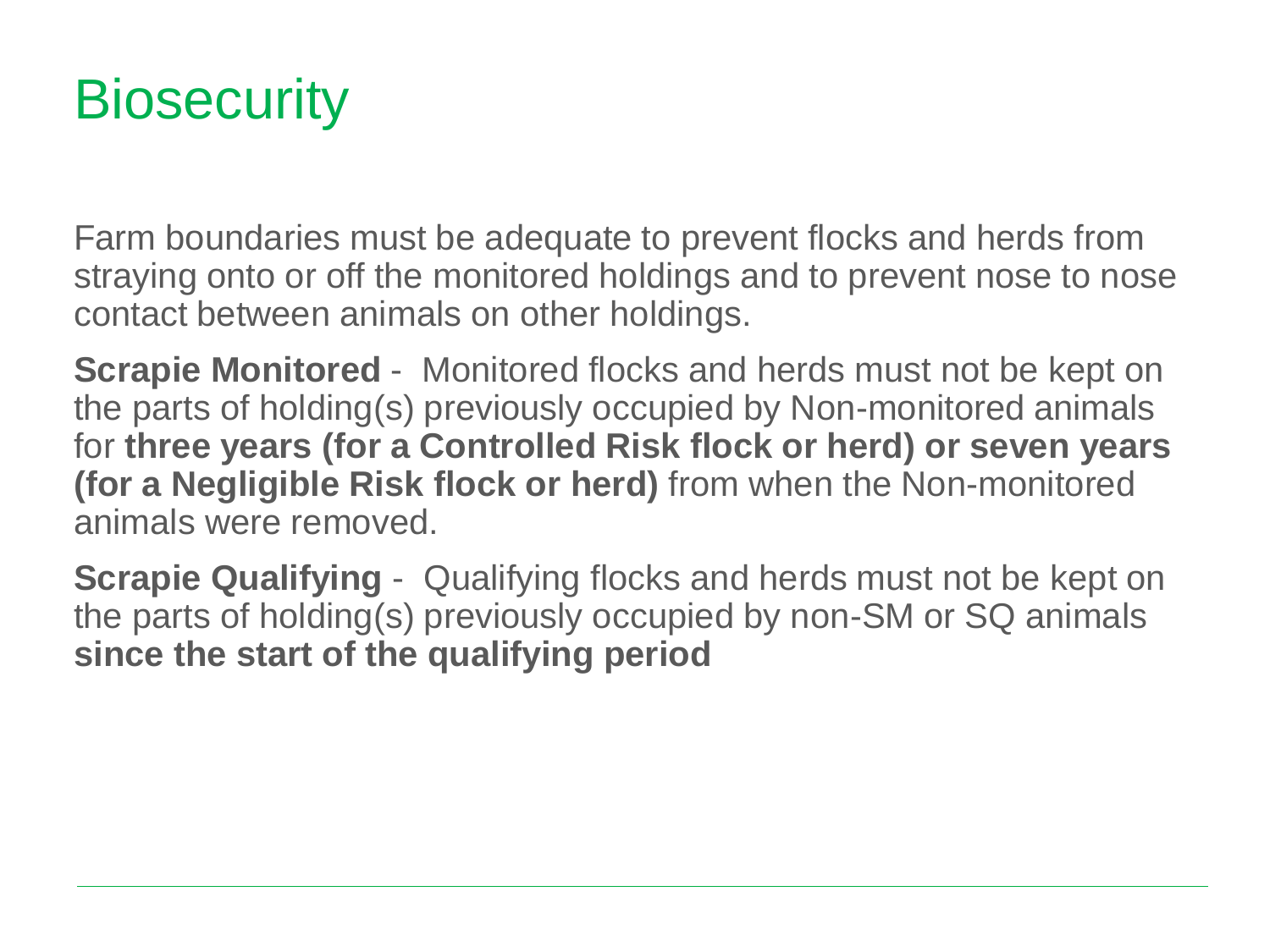#### Temporary locations

Qualifying status animals (other than ARR/ARR certified sheep) can only move to the following locations without losing their status:

- a Scrapie Qualifying or Monitored holding (the Monitored holding would drop to Qualifying status)
- a holding which has had no non-Qualifying/Monitored animals present since the start of the Qualifying period (any Monitored animals would drop to Qualifying status). See the Temporary Location form linked to from the web page.
- a show, sale or AI centre which complies with Defra requirements (details to follow)
- a qualified UK veterinary surgeon's business premises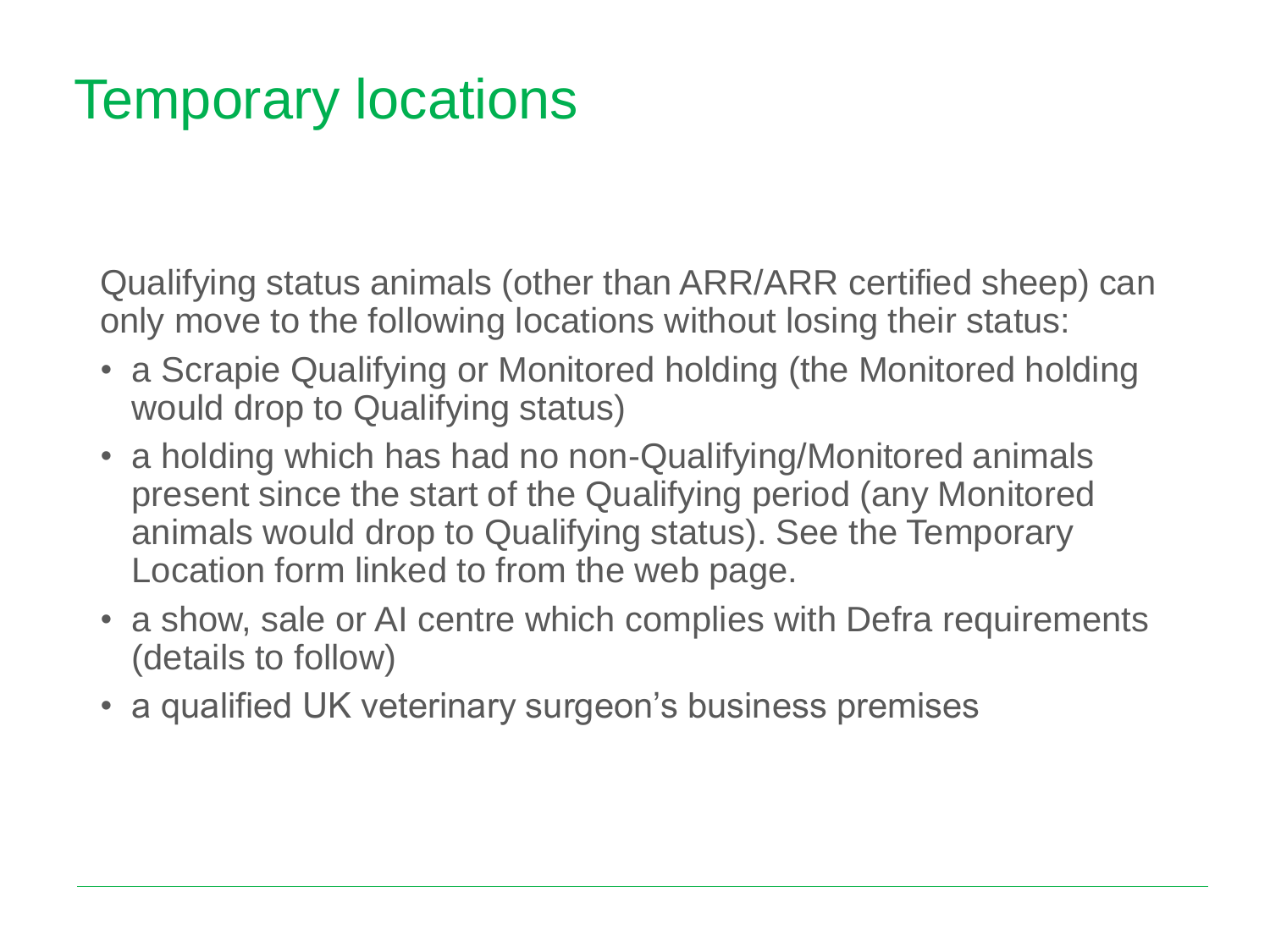#### Added animals

- SMS
- SQS
- Certified ARR/ARR
- When your flock or herd is next inspected by an OV you will be required to provide documentary evidence (such as a copy of a certificate of SMS membership from the previous owner or a certificate of ARR/ARR genotype) for animals moved onto your holding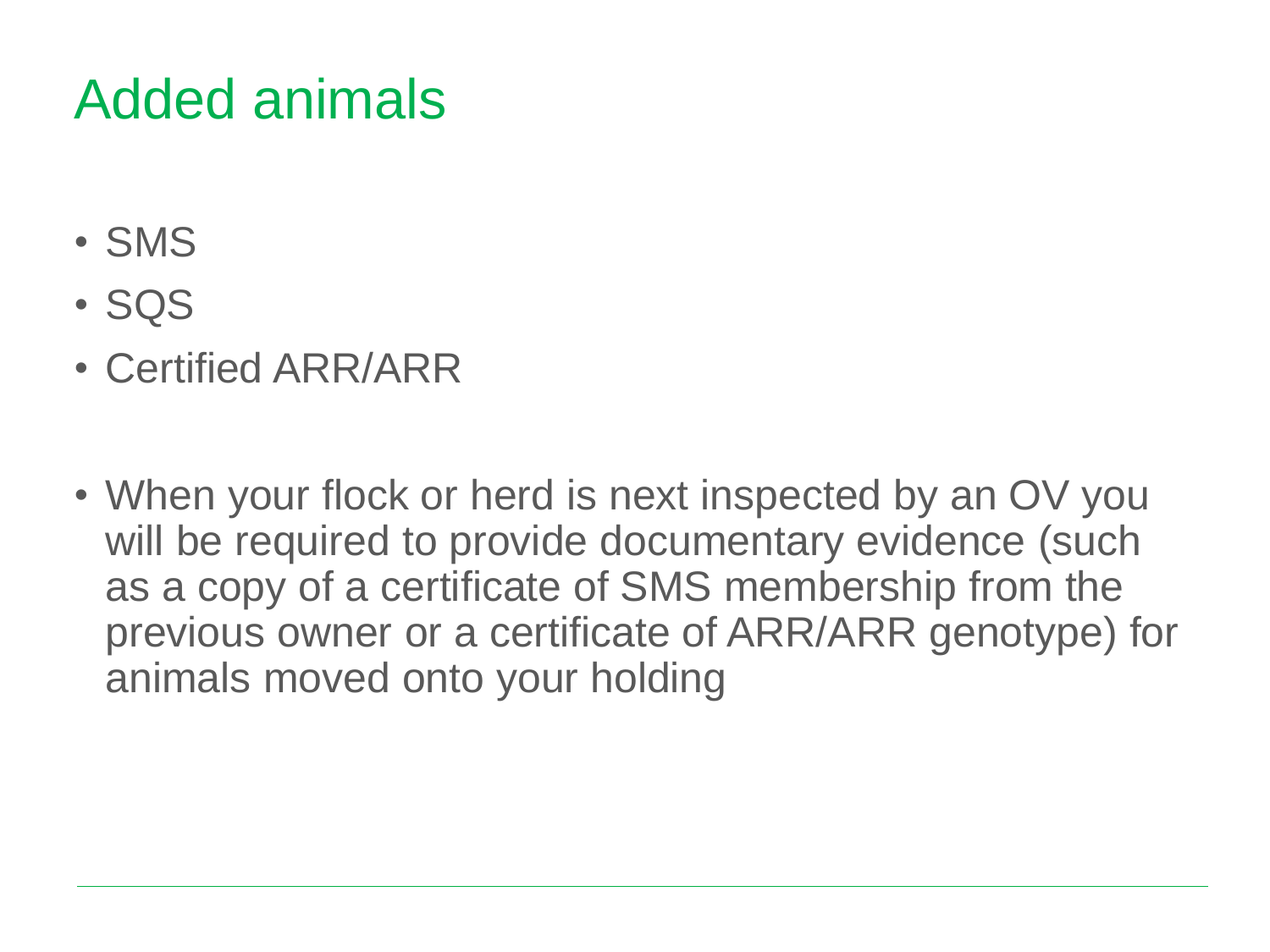#### **Carcass testing**

Carcases or heads from fallen stock can be submitted for testing to:

- An SRUC Disease Surveillance Centre: See the map below for your nearest centre. Please contact centre first to check they can accept carcass/head
- An APHA Regional laboratory
- . Some Fallen Stock Collectors will uplift carcases and sample them for testing. Click here for the list of these collectors and the form to accompany carcases they collect
- National Fallen Stock Company
- Some private veterinary surgeons are approved for sampling such as Farm Post Mortems and Vet Investigation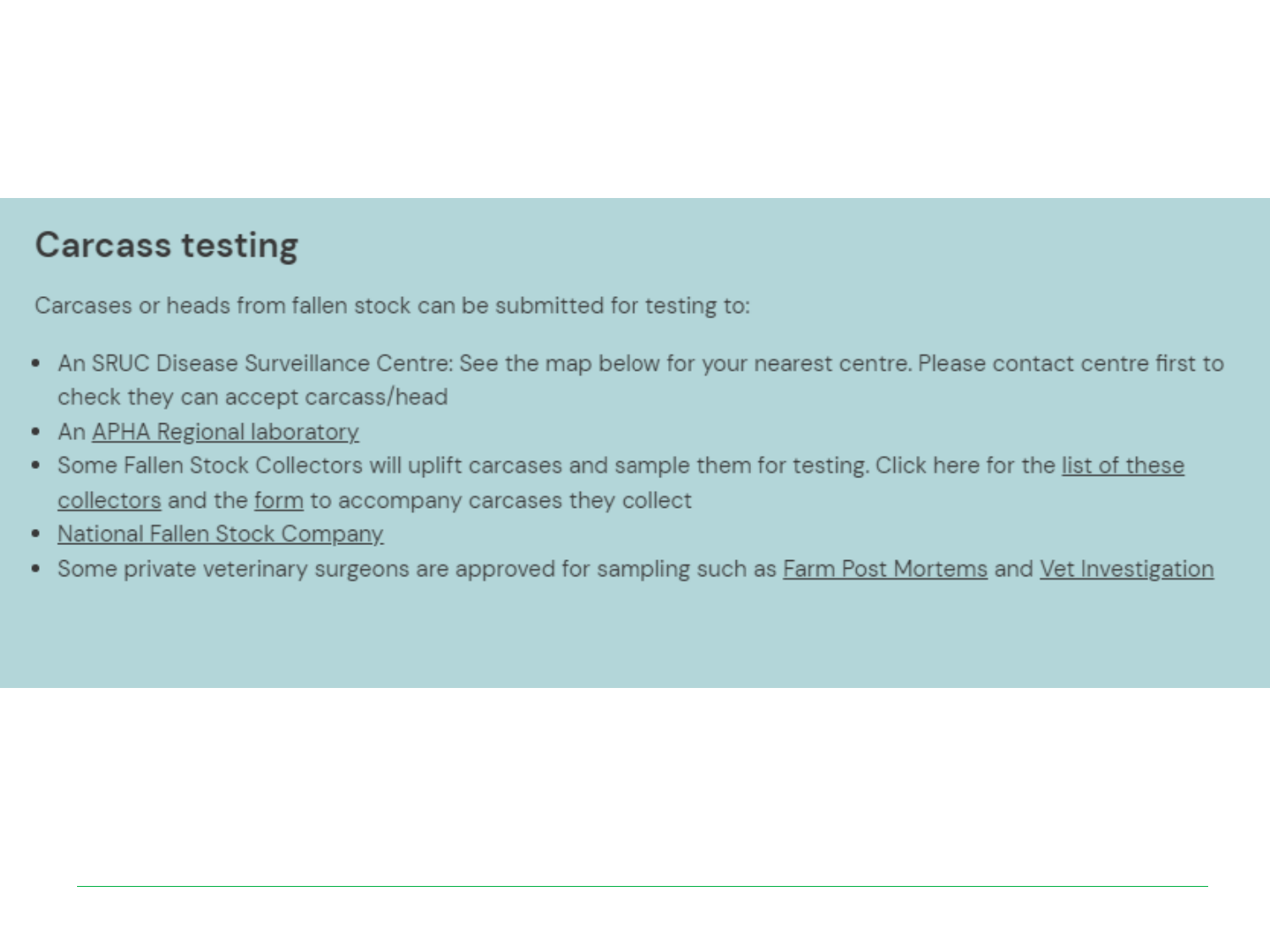#### Application for SQS

To obtain Scrapie Qualifying status, flock owners/keepers must apply to join the SMS on or before 31 December 2021 and undertake to comply with SMS rules for the next three years after which they will progress to SMS (Controlled Risk) status.

The application form should be completed by owner/keeper and Official Veterinarian (OV) and returned to SRUC by email or post (details on the form).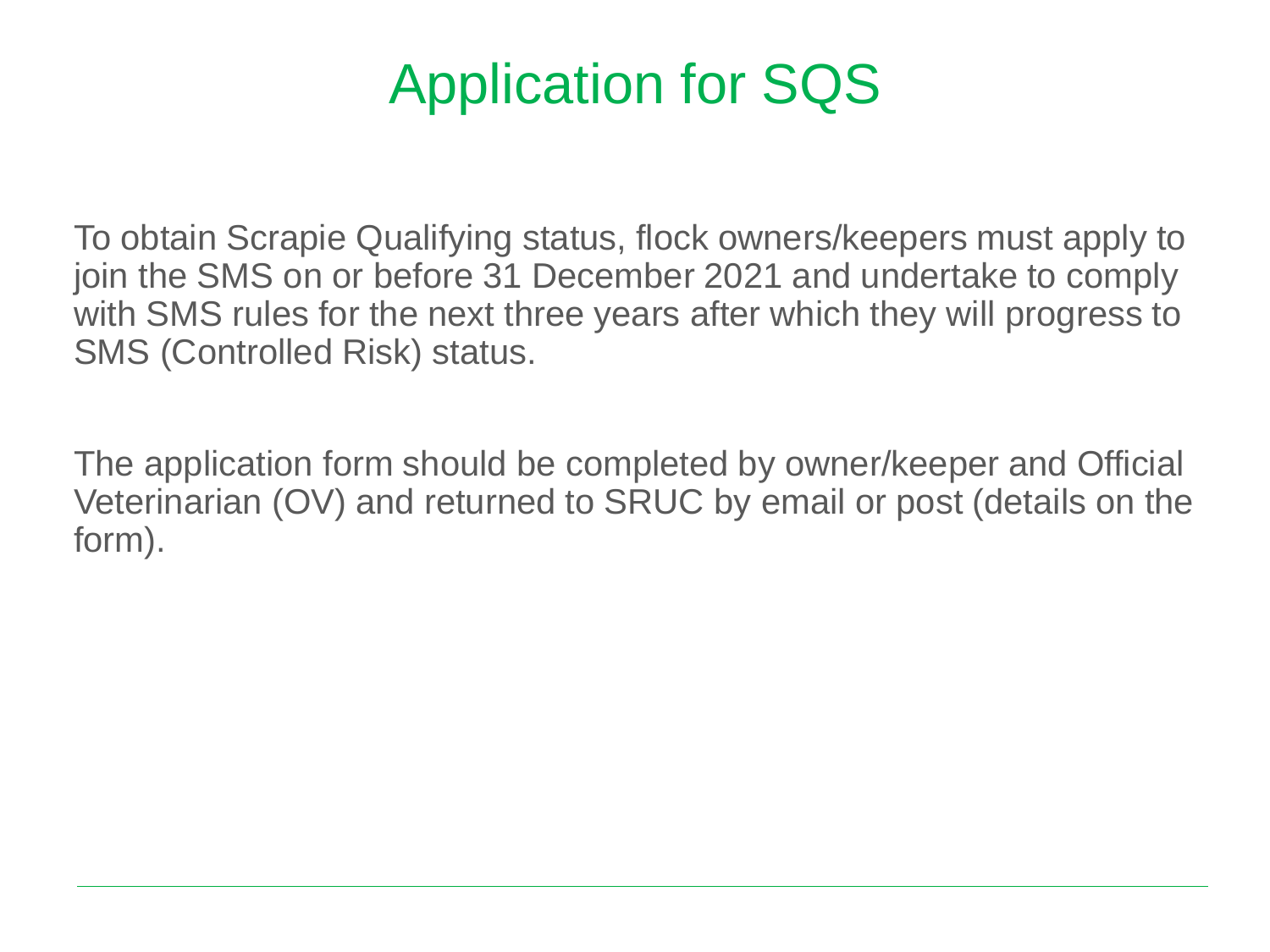#### Section B - Declaration by the \*owner/\*agent/\*keeper

\*Delete as appropriate

being the owner/agent in charge of the flock/herd detailed above do declare that a copy of the Rules and Conditions of the Scrapie Monitoring Scheme (SMS) has been made available to me via website www.sheepandgoathealth.co.uk.

I further declare that I wish to join the SMS and undertake to follow the rules of the scheme to achieve Controlled Risk status after a period of three years.

Stock numbers on joining the SMS:

| <b>Breed</b> | 12 to 18 months age |                | >18 months age |                |
|--------------|---------------------|----------------|----------------|----------------|
|              | <b>Males</b>        | <b>Females</b> | <b>Males</b>   | <b>Females</b> |
|              |                     |                |                |                |
|              |                     |                |                |                |
|              |                     |                |                |                |
|              |                     |                |                |                |
|              |                     |                |                |                |

- a) In respect of the holding(s) above:
	- i) All fallen sheep/goats over the age of 18 months will be submitted for examination for scrapie in accordance with the scheme rules (see Rule 3).
	- ii) At least once each year all animals on the holding(s) will be inspected by an Official Veterinarian (see Rule 1.6)
	- iii) The sheep/goats on the holding(s) will be identified in conformity with national legislation; all animals will be individually identified and movements of all individual animals (both live and dead) on and off the holding(s) will be recorded (see Rule 4.1)
	- iv) Ovine and caprine animals, with the exception of sheep certified under Scheme Rules as ARR/ARR prion protein genotype, will be introduced on to the holding only if they come from a holding which has either: a) SMS Controlled or Negligable Risk status (Rule 2.2) or b) SMS Qualifying status.
	- v) All animal in the flock/herd must be kept segregated from physical contact at all times with any animals of a lower SMS status.

vi) Any suspect case of scrapie will be reported to APHA and the OV.

b) Farm boundaries must be adequate to prevent flocks and herds from straying onto or off the holding(s) and to prevent nose to nose contact with animals on other holdings.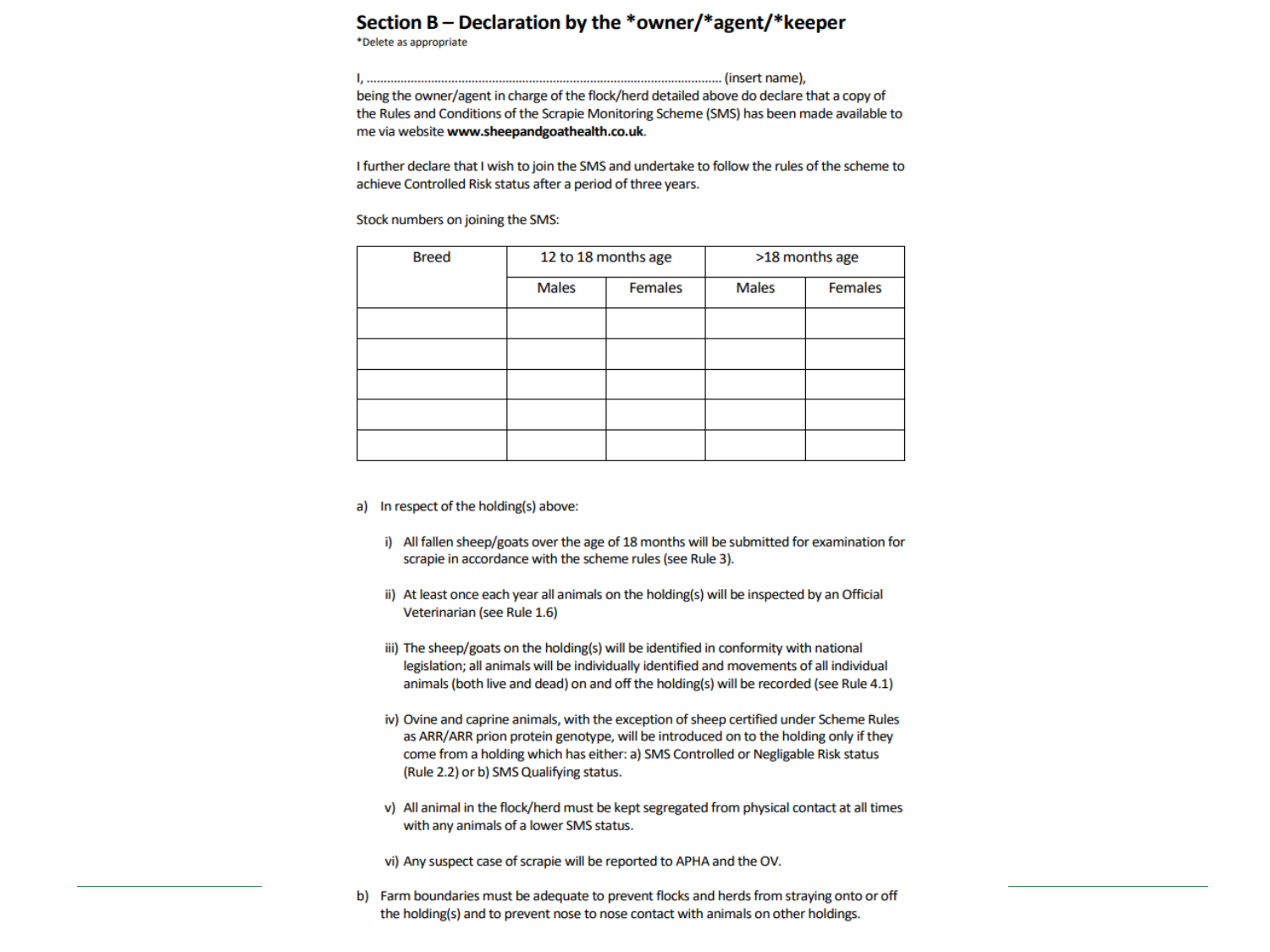- c) If animals move to a temporary location e.g. away wintering, it must be of an equal or equivalent scrapie status, see Scrapie Qualifying Notes for Guidance.
- d) I agree to abide by the Rules and Conditions of the Scrapie Monitoring Scheme notwithstanding the foregoing. If the holding(s) cease(s) to comply with the Scheme Rules, I will notify SRUC of this and surrender my certificate of application accordingly.
- e) I have read and retained a copy of the Scheme Rules. I consent to my contact details (name, address, contact telephone number, breed) being shown on the Premium Sheep and Goat Health Scheme website (www.psghs.co.uk)

| Signed:              | Status: | Owner/Manager/Agent/Other<br>(if other, specify) |
|----------------------|---------|--------------------------------------------------|
| Date of application: |         |                                                  |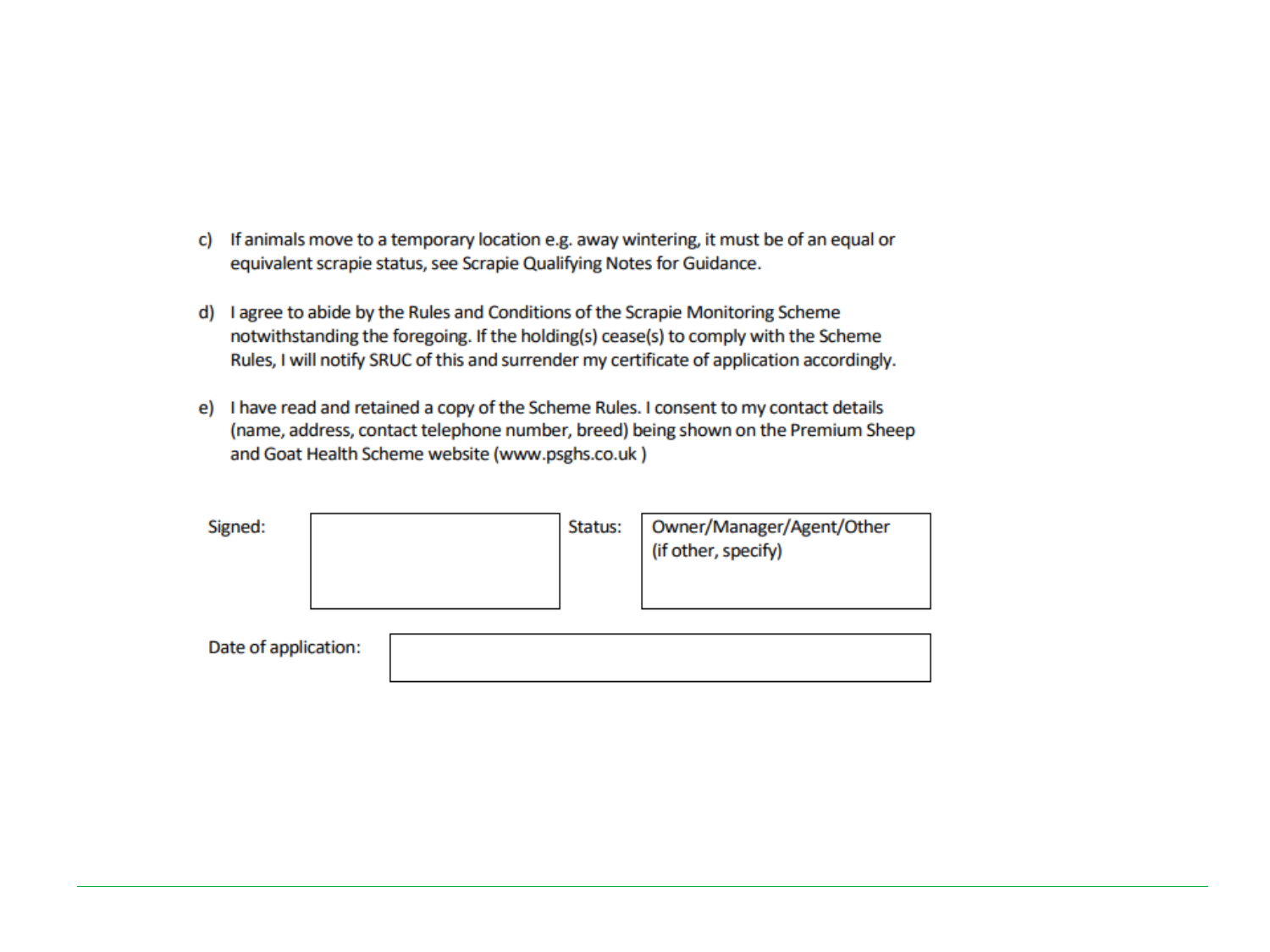#### Section C - Certificate of Official Veterinarian

certify that the flock/herd on the above holding(s) has been under the care of an Official Veterinarian (OV) since .......................... (insert date, see Rule 1.6)

- a) I have explained the rules of the SMS and the Qualifying Status Notes for Guidance to the owner/agent identified in Section B who to the best of my knowledge will be able to comply with the Rules and Conditions of the SMS.
- b) Flocks/herds referred to on this application do not reside in buildings or on grazing with animals of lesser status.
- c) If you suspect that an animal on the holding is affected with classical or atypical scrapie, this must be reported to APHA.
- d) All sheep/goats are individually marked so as to allow the origin of all animals to be determined and all movements of individual animals on and off the holding(s) are recorded (see Rule 4.1)

#### **Authorised Official Veterinarian**

| Signature                | <b>MRCVS</b> | <b>Address</b>   |  |
|--------------------------|--------------|------------------|--|
| Name in BLOCK<br>letters |              |                  |  |
| OV number                |              |                  |  |
| Date                     |              | Telephone number |  |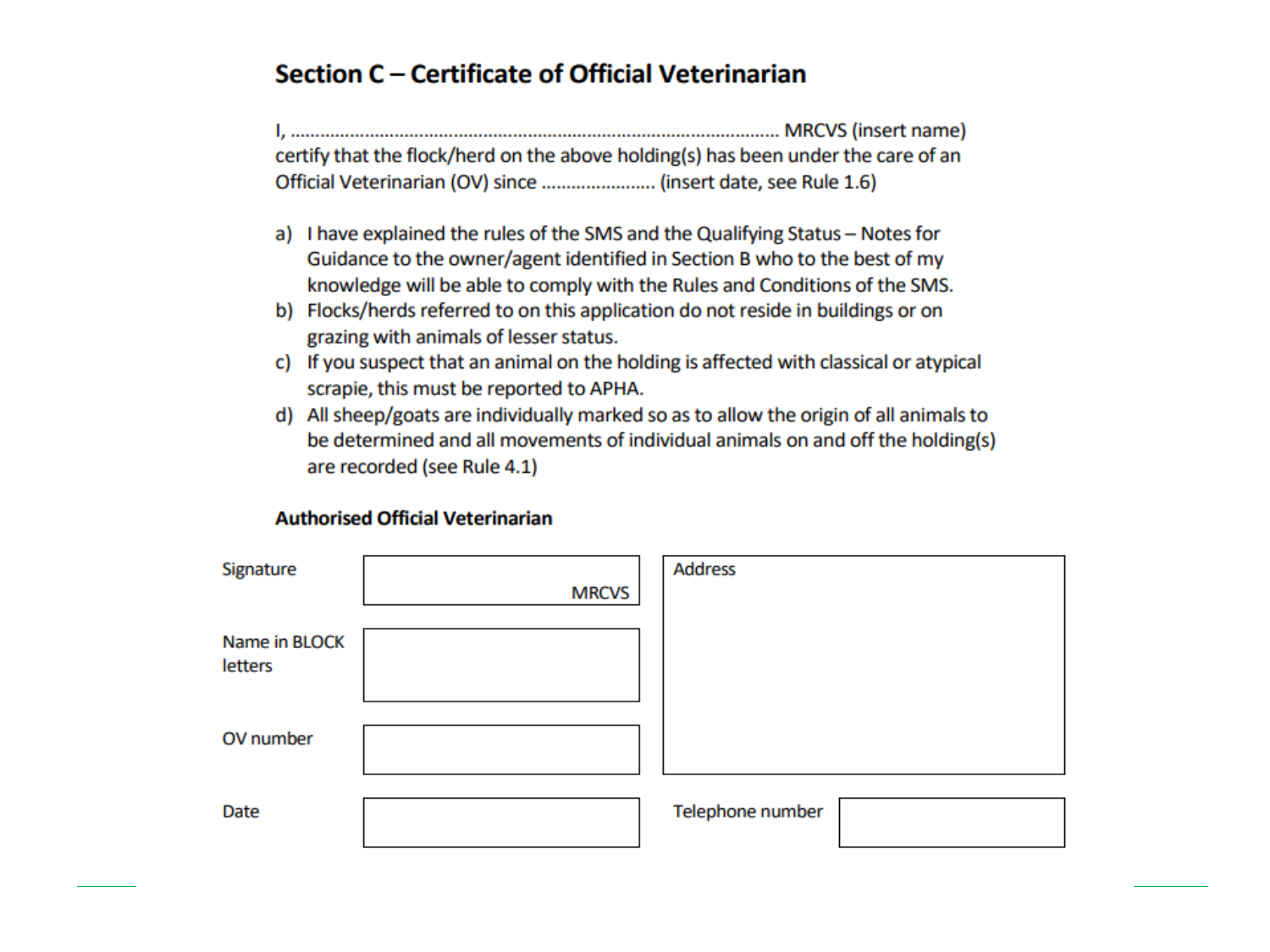On 01/01/2023 and 01/01/2024 Qualifying flocks become due to submit an annual inspection form for the previous calendar year signed by both OV and owner declaring OV inspection, TSE testing and adherence to biosecurity and other rules, plus a list of added animals with proof of status of holdings of origin or compliant genotype certificates of ARR/ARR status. They are given two months to do this i.e. status lapses on 1st March.

After 01/01/25 Qualifying status flocks that have complied with the process to that point may submit a Registration form for standard Scrapie Monitored Controlled Risk status.

Qualifying status no longer exists after 01/03/2025.